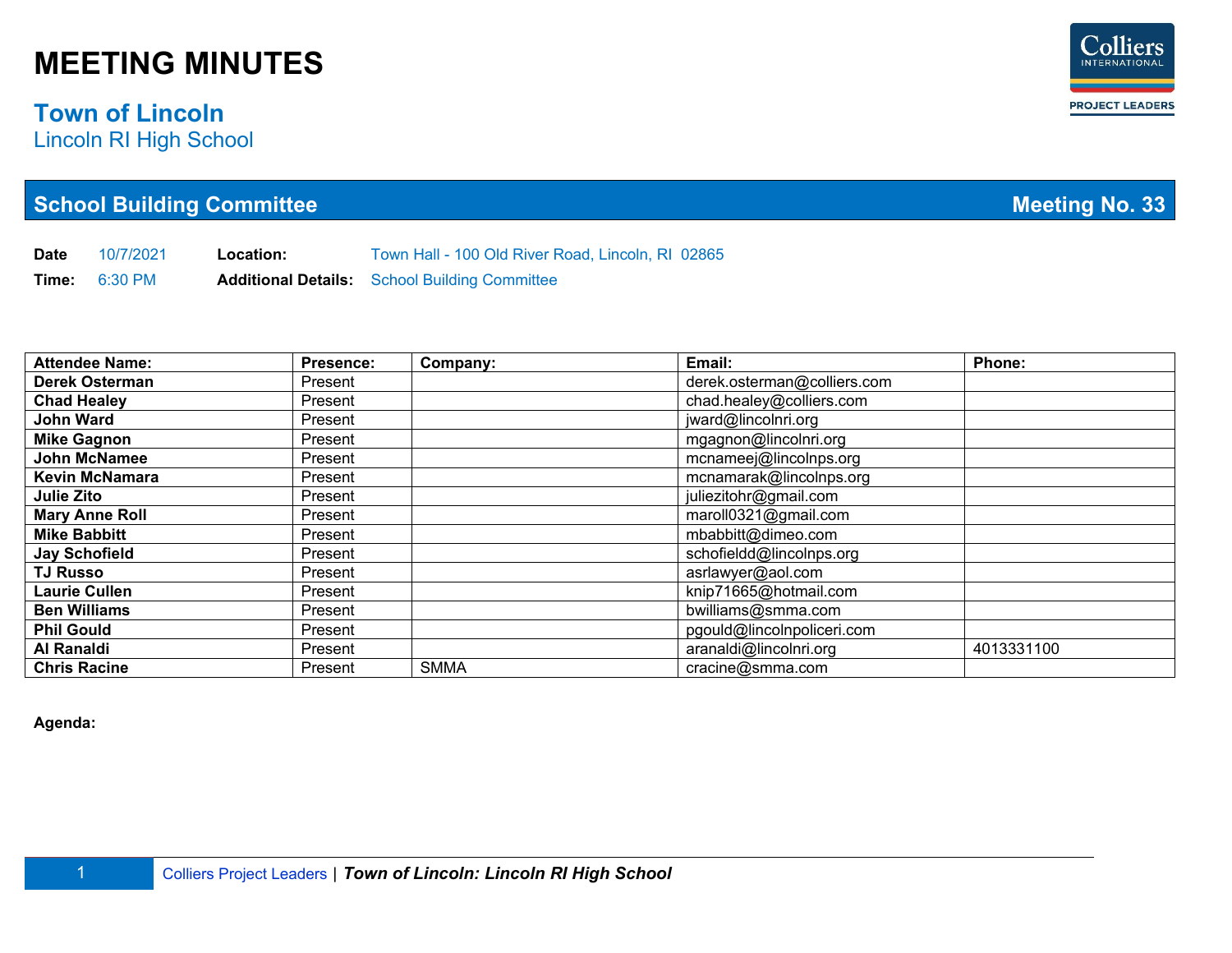

| Item $#$       | <b>Name</b>                                            |
|----------------|--------------------------------------------------------|
|                | <b>Meeting Minutes</b>                                 |
| $\overline{2}$ | Requisitions                                           |
| 3              | Budget Spent to Date & Estimated Spend                 |
| 4              | Changes to the Project & Cost Impacts                  |
| 5              | Review Outstanding Items in Turned Over Spaces         |
| 6              | Central Admin - Requisitions                           |
| 7              | Central Admin - Budget Spent to Date & Estimated Spend |
| 8              | Central Admin - Changes to the Project & Cost Impacts  |
| 9              | Central Admin - Procurement Update                     |
| 10             | Ribbon Cutting Ceremony Discussion / Scheduling        |
| 11             | <b>Schedule Next Meeting</b>                           |
| 12             | <b>Public Comment</b>                                  |

These minutes are intended to reflect the important issues and action items as discussed at the meeting on the referenced date. If there are any discrepancies, please respon by email to **chad.healey@colliers.com** within one week of publication.

|                                                           |          |                  |                                                                                                                                                                                                                                                                                                                                                                                                                                  |             | <b>Target</b> |                            |
|-----------------------------------------------------------|----------|------------------|----------------------------------------------------------------------------------------------------------------------------------------------------------------------------------------------------------------------------------------------------------------------------------------------------------------------------------------------------------------------------------------------------------------------------------|-------------|---------------|----------------------------|
| <b>Name</b>                                               | Item $#$ | <b>Item Date</b> | <b>Description</b>                                                                                                                                                                                                                                                                                                                                                                                                               | Responsible | Complete      | <b>Status</b>              |
| Meeting<br>Minutes                                        | 1.1      |                  | The Minutes from the 09/02/21 SBC Meeting were approved tonight at<br>SBC.                                                                                                                                                                                                                                                                                                                                                       | <b>SBC</b>  | 10/7/2021     | Closed                     |
| Requisitions                                              | 2.1      |                  | Requisition #41 by Gilbane was presented in the amount of<br>\$472,301.86 and represents 99% billed. Colliers noted that this wasn't<br>the final, and that another requisition will be coming following the "final"<br>for them to bill the last of the retainage. This requisition was approved<br>tonight at SBC.                                                                                                             | <b>SBC</b>  | 10/7/2021     | Closed                     |
| <b>Budget</b><br>Spent to<br>Date &<br>Estimated<br>Spend | 3.1      |                  | Colliers provided the budget updates showing what remained of<br>construction and owner's contingencies. Both of which were low as of<br>the last SBC Meeting. By approving any of the changes tonight, it would<br>authorize spending beyond the available remaining contingency. As<br>such all changes being approved at tonight's meeting that go against<br>Owner's contingency will be approved "contingent upon acquiring | Colliers    |               | For<br>Information<br>Only |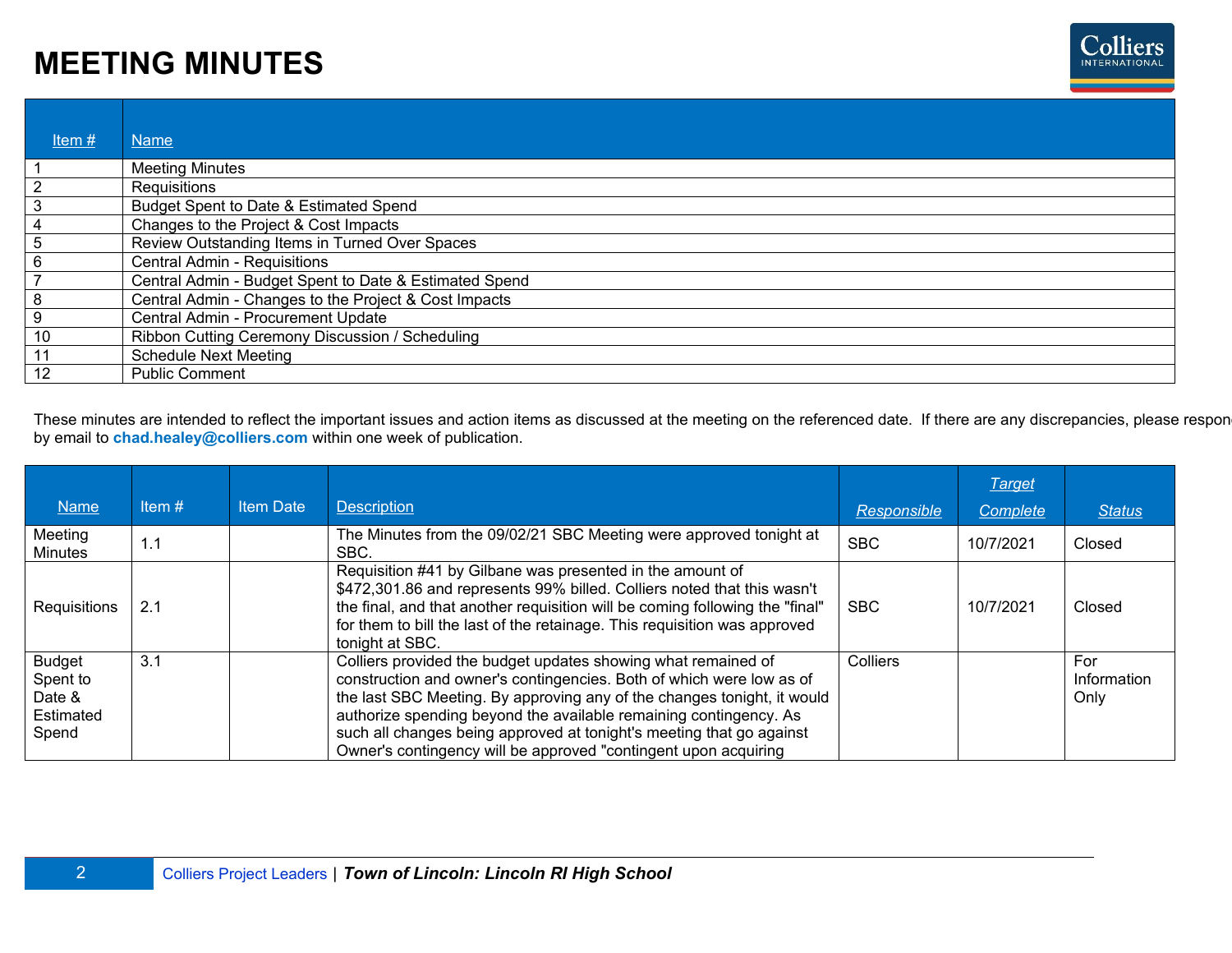

| <b>Name</b>                                    | Item# | <b>Item Date</b> | <b>Description</b>                                                                                                                                                                                                                                                                                                                                                                                                                                                                                                                                                                                                                                                                                                                                                                                                                                                                                                                                                                                                   | <b>Responsible</b> | <b>Target</b><br><b>Complete</b> | <b>Status</b> |
|------------------------------------------------|-------|------------------|----------------------------------------------------------------------------------------------------------------------------------------------------------------------------------------------------------------------------------------------------------------------------------------------------------------------------------------------------------------------------------------------------------------------------------------------------------------------------------------------------------------------------------------------------------------------------------------------------------------------------------------------------------------------------------------------------------------------------------------------------------------------------------------------------------------------------------------------------------------------------------------------------------------------------------------------------------------------------------------------------------------------|--------------------|----------------------------------|---------------|
|                                                |       |                  | further funding from Town Council".                                                                                                                                                                                                                                                                                                                                                                                                                                                                                                                                                                                                                                                                                                                                                                                                                                                                                                                                                                                  |                    |                                  |               |
| Changes to<br>the Project &<br>Cost<br>Impacts | 4.1   |                  | ATP-461 was presented in the amount of \$82,454 for Waterproofing at<br>Part E Foundation Wall. Approved tonight in the value of \$61,696 -<br>contingent upon acquiring further funding from Town Council. This<br>lesser value represents the approval also being contingent on not<br>proceeding with the change under Gilbane's contract, instead hiring the<br>subcontractor/s directly through the Town or School Department<br>through an emergency action.                                                                                                                                                                                                                                                                                                                                                                                                                                                                                                                                                   | <b>SBC</b>         | 10/7/2021                        | Closed        |
| Changes to<br>the Project &<br>Cost<br>Impacts | 4.2   |                  | ATP-475 was presented in the amount of \$14,326 for DEFS at the Main<br>Canopy. This change, as explained by SMMA, is no longer the<br>recommended approach to a change at the main canopy. They<br>recommend approving CCD-095 for Exterior Metal Ceiling at Main<br>Canopy in the NTE (Not to Exceed) amount of \$16,000 instead. Along<br>with this, they recommend proceeding with CCD-096 for Exposed Metal<br>Gutter at Main Canopy in the NTE amount of \$6,300. Both of these<br>recommended CCD's were approved tonight, totaling \$22,300 -<br>contingent upon acquiring further funding from Town Council. The two<br>other CCD's brought to the meeting as alternative options to this (CCD-<br>097 for Concealed Metal Gutter at Canopy & CCD-098 for Structural<br>Steel Outriggers at Canopy) were turned down in favor of CCD-096.<br>Note that CCD-096 does not include the subsurface handling of the<br>water from the canopy, with an underground tank, as discussed during<br>this SBC Meeting. | <b>SBC</b>         | 10/7/2021                        | Closed        |
| Changes to<br>the Project &<br>Cost<br>Impacts | 4.3   |                  | ATP-483 was presented in the amount of \$27,200 for Final Property<br>Survey. This value is reflected on Gilbane's latest Construction<br>Contingency Status Report, provided and discussed earlier in this<br>meeting. The committee felt that this cost should have been included in<br>Gilbane's work and if it wasn't clearly spelled out to the subcontractor<br>during bid reviews, it should have been and that the Town shouldn't be<br>responsible for covering that cost. The committee requested Colliers to<br>follow up with Gilbane accordingly. This change was not approved<br>tonight at SBC.                                                                                                                                                                                                                                                                                                                                                                                                       | <b>SBC</b>         | 10/7/2021                        | In Progress   |
| Changes to                                     | 4.4   |                  | The Town Vendor hired for Landscaping - Yardworks - has quoted a                                                                                                                                                                                                                                                                                                                                                                                                                                                                                                                                                                                                                                                                                                                                                                                                                                                                                                                                                     | <b>SBC</b>         | 10/7/2021                        | Closed        |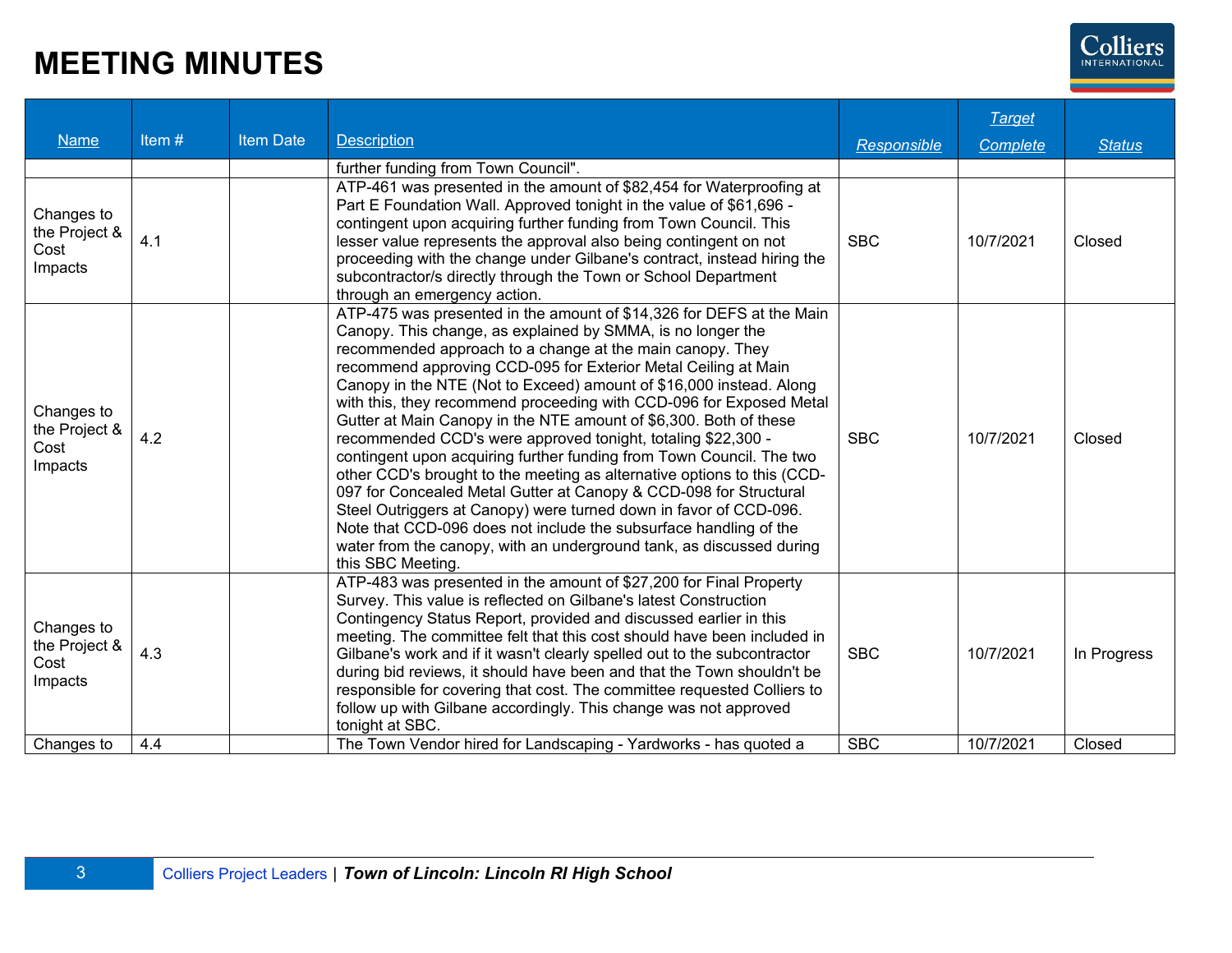

| <b>Name</b>                                                                     | Item $#$ | <b>Item Date</b> | <b>Description</b>                                                                                                                                                                                                                                                                                                                                                                                                                                                                                            | Responsible | <b>Target</b><br>Complete | <b>Status</b>              |
|---------------------------------------------------------------------------------|----------|------------------|---------------------------------------------------------------------------------------------------------------------------------------------------------------------------------------------------------------------------------------------------------------------------------------------------------------------------------------------------------------------------------------------------------------------------------------------------------------------------------------------------------------|-------------|---------------------------|----------------------------|
| the Project &<br>Cost<br>Impacts                                                |          |                  | change order in the amount of \$8.919.40 to Fill & Pave Over the Rut at<br>the Driveway to the Athletic Field. This latest quote was based on the<br>results of the on site meeting that followed the two earlier options being<br>turned down at the 9/2 SBC Meeting. Approved tonight - contingent<br>upon acquiring further funding from Town Council.                                                                                                                                                     |             |                           |                            |
| Changes to<br>the Project &<br>Cost<br>Impacts                                  | 4.5      |                  | The Town Vendor hired for Landscaping - Yardworks - has quoted a<br>change order in the amount of \$15,500 to Address the Ponding<br>Concern at the Concrete Pad Out Front of the ADA Entrance to the<br>Athletic Field Bleachers. This value represents the option to add a catch<br>basin, not the alternative option to pull up and replace the slab/curbing<br>to be pitched differently which was quoted at \$13,750. Approved tonight<br>- contingent upon acquiring further funding from Town Council. | <b>SBC</b>  | 10/7/2021                 | Closed                     |
| Review<br>Outstanding<br>Items in<br><b>Turned Over</b><br>Spaces               | 5.1      |                  | Colliers reviewed their updated list of items in turned over spaces that<br>still need to be 100% completed. While brought up first during the<br>discussion around the latest requisition, a request was made by the<br>SBC to have the measurement taken regarding how much the wood in<br>the gym that is being scheduled to be sanded down. The concern was<br>whether we were compromising the wood, or not, by sanding it down.                                                                         | Colliers    |                           | For<br>Information<br>Only |
| Central<br>Admin -<br>Requisitions                                              | 6.1      |                  | ADS's Requisition #6 was presented in the amount of \$71,644.58 and<br>represents 100% billed to date. RGB has signed off, certifying this<br>requisition. Colliers noted that while this is the "Final" requisition, there<br>will be one more for the retainage to be released back to ADS. This<br>requisition was approved tonight at SBC.                                                                                                                                                                | <b>SBC</b>  | 10/7/2021                 | Closed                     |
| Central<br>Admin -<br><b>Budget</b><br>Spent to<br>Date &<br>Estimated<br>Spend | 7.1      |                  | Colliers provided the latest budget update regarding the Central Admin<br>project. Indicating that the remaining contingency, in order to be used to<br>fund changes in the larger High School project, would require a formal<br>request and go through an approval process.                                                                                                                                                                                                                                 | Colliers    |                           | For<br>Information<br>Only |
| Central<br>Admin -<br>Changes to                                                | 8.1      |                  | Colliers noted that there weren't any pending changes for this project.                                                                                                                                                                                                                                                                                                                                                                                                                                       | Colliers    |                           | For<br>Information<br>Only |